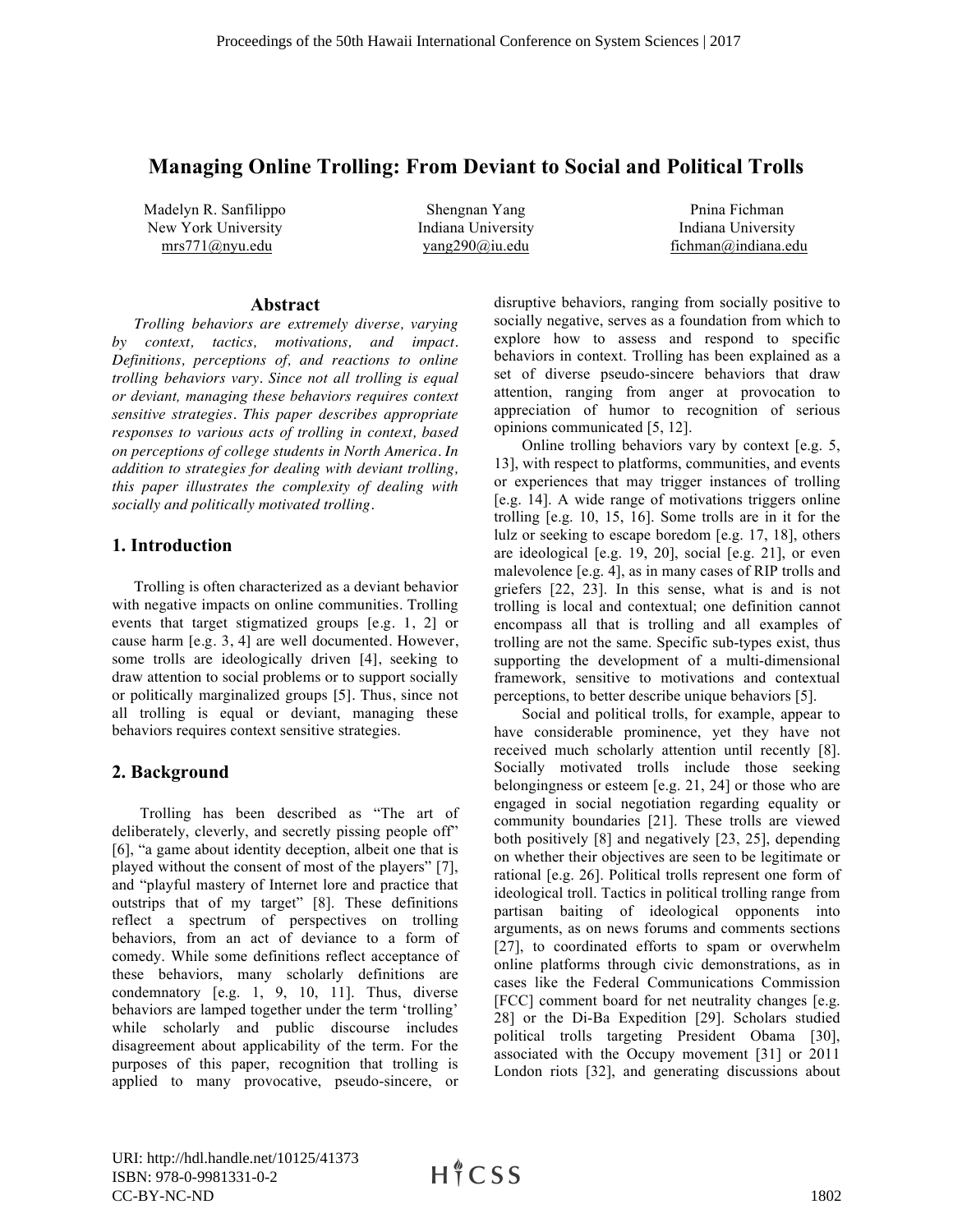latent social issues, such as race [e.g. 33], age [34], gender [35] and sexuality [34, 35].

Responses to trolling are as diverse as the behaviors themselves, with both preventative and remedial interventions [36]. Popular wisdom that trolls ought always to be ignored, however, continues to be purveyed [e.g. 9, 37]; yet the public often engages with trolls despite these warnings [e.g. 1, 2, 37]. In this sense, experiences, rather than theory, appear to inform management strategies. Furthermore, trolling is increasingly pervasive [38], indicating that efforts to stop trolls are relatively unsuccessful. Thus, there is a gap between scholarly understanding, public practice, and desired outcomes that supports the development of appropriate responses to trolling. Specifically, there is a need to consider non-deviant, social and political trolling.

Desire for effective management of trolling has been documented. There has been public outcry surrounding memorial page trolling [22], for example, which leads many to demand a mechanism for prevention or remediation. Specifically, many people are concerned about real-life consequences [25]. Ethical concerns about trolling are raised within discussions about consequences. In emphasizing the enforcement of community norms as ideal and desirable, many consider trolls to be unacceptable disruptions for corporate brands and communities [9]. Likewise, Wikipedia sysops, who invest a significant amount of time and effort fighting against vandalism and online trolling, have very negative perceptions of trolls [4]. Condemning unacceptable behavior is frequently a response to deception and those seeking to belong in a community use it intensely [39]. Those with the highest vested interest in a community – active participants, commercial sponsors, and new members seeking to be included – are more likely to perceive deviant behavior as an egregious problem [9, 39]. Thus not only do outstanding questions about experience with and management of trolling exist, but so too can questions be raised about the ethics of managing trolling and the values reflected in particular management strategies.

Furthermore, it is important to manage trolling behaviors that are perceived to be deviant, given the potential for these behaviors to damage online communities [e.g. 40, 41, 42, 43]. However, given that all trolling behaviors are not viewed negatively, it is important to articulate management strategies for socially positive online trolling behaviors. It is possible to imagine different responses to trolls, in which management strategies supported socially positive or valuable behaviors and discouraged or punished the opposite, rather than seeking to prevent all trolling behaviors. For example, many hacking behaviors are

perceived as malicious because individuals seek financial gain [40], and as a result, technical solutions are taken to safeguard corporations from them. Yet hacktivists, as individuals who engage in hacking for political and ideological purposes, are not viewed as equivalents, and thus are responded to differently [e.g. 44]. This raises an additional question, as to whether responses to ideological trolling should differ from other management strategies.

This study seeks to identify North American college students' perceptions of effective and ethically appropriate reaction strategies to online trolling.

### **3. Methodology**

Data was collected through two focus groups and four interviews conducted with a total of 10 college students, from a large public research university. Three participants were graduate students and two were female. Focus groups and interviews were semistructured. A set of open-ended questions and case studies structured discussions, while probing and follow-up questions were tailored to allow participants to share unique experiences. All discussions were audio recorded and transcribed.

Participants were presented with seven cases capturing trolling scenarios, represented through screen shots printed on paper. Cases spanned the following platforms: Amazon, Wikipedia, Facebook, Twitter, CNN, and the interactive chat feature on the Church of Latter Day Saints website. Scenarios also reflected differences in humorous, social, and political themes, as well as group versus individual trolling, anonymous versus identified trolls, and personal versus organizational actors. While in this paper we report general recommendations for trolling management strategies, we focus attention on social and ideological trolling case from Facebook, and on relevant ethical considerations. This case involves pseudo-sincere and satirical Facebook posts in response to Texas Governor Rick Perry's controversial statements on women's reproductive rights; as such it exemplifies social and politically motivated trolling.

Participants were also presented with a list of questions and this paper specifically examines their responses to the following questions, as pertain to individual cases:

- How would you respond to this?
- How should a moderator/administrator/site owner respond? And
- What should the community as a whole do in response to this behavior?

These questions allow for examination of perceptions of appropriate responses to trolling behaviors.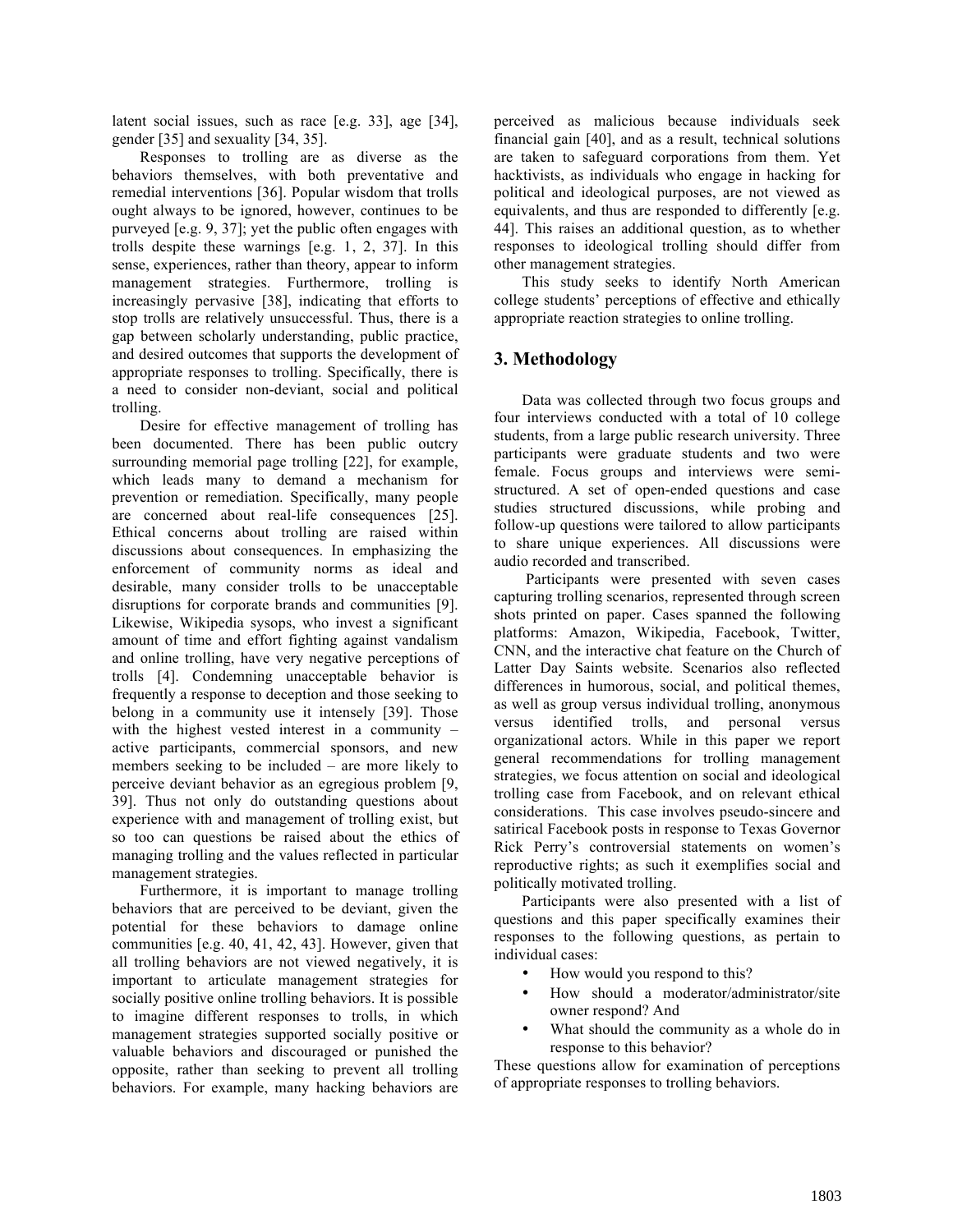Analysis of participant responses was based on manual coding of discussions. Specific codes that are applicable to this paper are presented in table 1. Codes were applied to comments, rather than discussions or smaller units of analysis, as often as relevant. Coding, overall, was assessed for inter-rater reliability between two coders; after multiple iterations of codebook revisions, the final coding scheme was accepted when simple agreement was at least 95% for each code and all Cohen's Kappa coefficients were between 0.81 and 1, indicating near perfect agreement.

Table 1. Selected Codes Supporting Analysis of Responses

| CODE            | <b>DEFINITION</b>                                             |
|-----------------|---------------------------------------------------------------|
| Activism<br>or  | Discussion of activism or ideology                            |
| ideology        | social,<br>(including)<br>religious,<br>or                    |
|                 | political) as pertains to motivations                         |
|                 | for trolling. This includes desires for:                      |
|                 | 1) community and social change for                            |
|                 | civil rights, 2) political changes, 3)                        |
|                 | savior<br>technology as<br>$\rm{a}$<br>$\alpha$ r             |
|                 | technological utopianism, and 4) civil                        |
|                 | liberties. Hacktivism and political                           |
|                 | trolling are strongly associated with                         |
|                 | these motivations.                                            |
| Communities     | Discussion<br>of<br>how<br>particular                         |
|                 | communities are impacted by trolling,                         |
|                 | encourage trolling, manage behaviors,                         |
|                 | are impacted by trolling, or support                          |
|                 | trolls.                                                       |
| Experience      | Discussion of particular experiences                          |
|                 | trolling, being trolled, or interacting                       |
|                 | with communities around trolls.                               |
| Institutions    | Entities involved in online deviant                           |
| and             | behaviors that are organizations rather                       |
| Organizations   | than individuals. This also pertains to                       |
|                 | organizations and companies that                              |
|                 | must react to or intervene with respect                       |
|                 | to trolling, in recognizing how they                          |
| Intervention    | are impacted by trolls.<br>Discussion of how to deal with the |
| and             | result of certain deviant behaviors,                          |
| Governance      | including who take the responsibility,                        |
|                 | whether or not to interfere, how to                           |
|                 | react.                                                        |
| Lack<br>of      | of<br>how<br>the<br>lack<br>Discussion<br>$\sigma$ f          |
| accountability  | accountability for online behaviors                           |
|                 | enables individuals to act without fear                       |
|                 | of consequences and lowers costs in                           |
|                 | the calculus of rational behavior.                            |
| Perception      | individuals,<br>Discussion<br>how<br>of                       |
| Attitude<br>and | groups, or society perceive online                            |
| toward          | behaviors.                                                    |
| Reaction        | individuals.<br>Discussion<br>of<br>how                       |

|            |  |  | groups, or society react to particular |
|------------|--|--|----------------------------------------|
| behaviors. |  |  |                                        |

# **4. Results**

Results are presented in three sections. Section 4.1 discusses recommendations, based on participants' experiences, to deal with deviant trolling, while section 4.2 outlines ethical considerations in managing trolling, as well as ethical implications of management. Section 4.3 discusses interesting results related to a specific case of ideological trolling.

### **4.1 Recommendations for managing trolling**

Management strategies and preferences regarding interventions in specific circumstances were dependent upon the context, including platform, of the trolling act and whether the act of trolling itself was seen to be deviant. Participants perceived diversity in trolling and thus argued that behaviors should not be treated as if they were equivalents. The implication, affirmed explicitly in participant responses, is that while common wisdom to ignore trolls may be suitable for simple cases, more thoughtful interventions are often necessary. Strategies to deal with deviant trolling behaviors include, for example, blocking trolls and deleting their posts, unmasking their identities, ignoring them, and setting up strict rules or a peer review system to closely monitor their behaviors. There was recognition, however, that constructing responses is difficult. As participant J explained, "There's no great way to react to or deal with them. It's kind of why trolling is a problem".

Recommendations emphasized the desirability of mitigating deviance, while allowing creative and humorous behaviors to persist. For example, participant C discussed the need to differentiate between online trolling behaviors:

…if someone is really, like insulting someone …then … maybe they have crossed the line… But, in something like Twitch, which everyone's trolling, some people do go further than others and their comments are removed by moderators who I don't know how they can click that fast because those comment streams are just pheew… but it really is dependent on the situation and what is being said.

Context dependent responses were perceived to be most appropriate. However, feasibility of effectively managing trolling was questioned. Participants recognized challenges in designing both specific responses and institutions to discourage or structure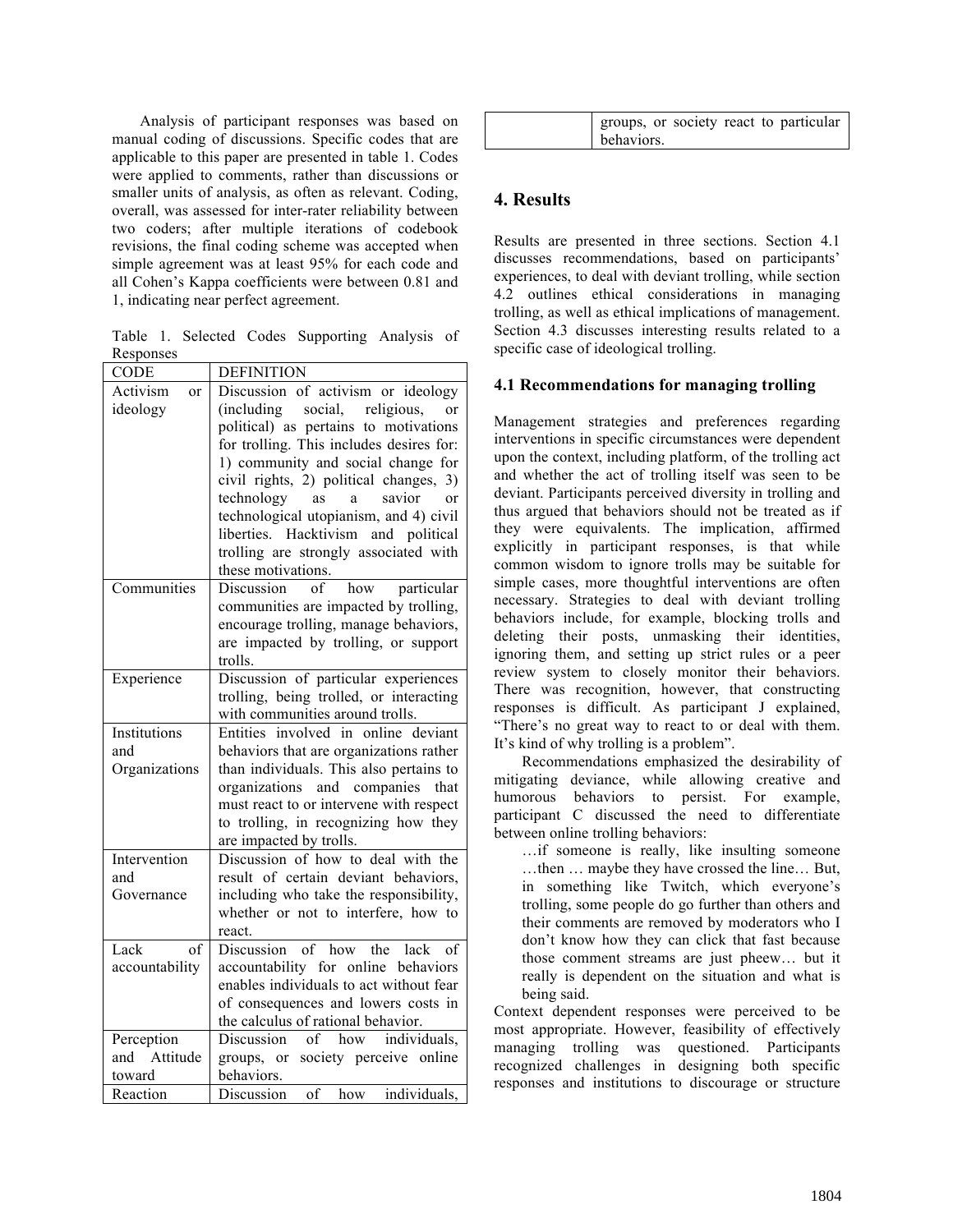responses to trolling. Participant A discussed responsibilities of moderators and administrators to block trolls or delete their posts, suggesting that:

it depends. The medium and the form of a post or a poll, given as such on a news site or someone asking for feedback on stuff, stuff that's outlandish would need to be moderated because it ends up starting a storm. Garbage that derails from the original conversation would, what that is is often objective, would need to be deleted. There's no point… as long as there's not severe name calling or threatening or really stupid, dangerous comments being thrown around, I don't think that it's necessarily needed. Because stuff like that, like a forum for a news site or a Facebook poll asking for your opinion on something or on a news site, your asking for this. But if there's someone that's just mostly giving problems or that they know is going to get a reaction, then a moderator should step in… But on something that's large scale, it's not… feasible and it's not possible because anyone can make an account. But yeah, the small forums that aren't Facebook or Twitter, it's easier because you can just IP-ban them or do something like that so they're prevented from posting again, so it's more practical. I think it depends on the scale.

Different behaviors appear to call for different reactions, which should be carefully considered for appropriateness in context.

Participants also discussed the wisdom of ignoring trolls, as a common strategy for management embodied by the adage 'don't feed the trolls'. Participant I compared this strategy, in contrast to efforts to outsmart trolls, to handling an analogous situation of bullying:

There's the ignore them strategy, don't feed them, and then there's also, if they're obviously using very reactionary, absurd language, reply in kind. If you one up them, you piss them off. Then, therefore, you're taking power from them, but you can only do that if you really know what you're doing. Also, don't feed the troll is the same things as when someone's trying to bully you in school, by saying all of these mean things to you and you come up with a glib retort and you stump them, good you stopped them, great. If you do something back and it just makes them more angry, and they're going to continue after you anyway, you've just worsened the situation. It's a balancing act and you have to know what you're doing.

From this participant's perspective, thoughtfulness is much more effective than frustration, as it not only winds down a situation, but also is preventative.

Unmasking anonymous trolls and revealing their offline identity was described as useful technique. Participant J explained:

The most devastating way to deal with a troll, especially if it's online … is to find out who they are when they're not anonymous. Like, if you do enough research on this person who's trolling you and, like, you find out this is the person's Facebook page with their real name and then you go to the board and start talking to them about their Facebook page and post the link to it, you're going to take all their power away. That's just going to completely destroy them.

This solution is possible both at the levels of the community and individuals, as a group or an individual can unmask a troll. Flexibility is an advantage to unmasking, as multiple stakeholders can operationalize this intervention and it can be done to different degrees of detail.

Creativity was highly valued by participants, as they evaluated the wisdom of particular solutions to manage trolling; many referred to specific communities, such as gaming platforms and communities. For example, participant G discussed the logic of the tribunal system in League of Legends:

League of Legends … have this cool thing where after a game, you can choose to report any of the people that you played with for a variety of reasons, you know, umm, and then there's actually a player governed tribunal, it's called the tribunal, where you go online and you review these cases for, like, small rewards… it's like a peer reviewed system, like is this person actually a troll or is what they're doing acceptable. So if someone does something weird and bizarre…that's generally not reportable because you're just playing the game in a different way. Whereas the people who just try to make their teammates have a terrible time, those are the people that are reported and banned. So, it's a good system that's … helped … the game experience is so much better and I think, you know, it's sort of analogous to just how it should be dealt with in general.

Furthermore, this participant valued checks on peer evaluation within the system through assessment of correspondence between individual judgments and the rest of the group. The democratic nature, coupled with balances, was creative, but also uniquely appropriate to the demographics of players of this game. It was not perceived to be applicable to gaming communities with younger participants, for example, as children simply don't know how to "deal with it" (Participant G).

There may, however, be a generalizable lesson in the advantages of governance structures to appropriately manage trolling. The tribunal system and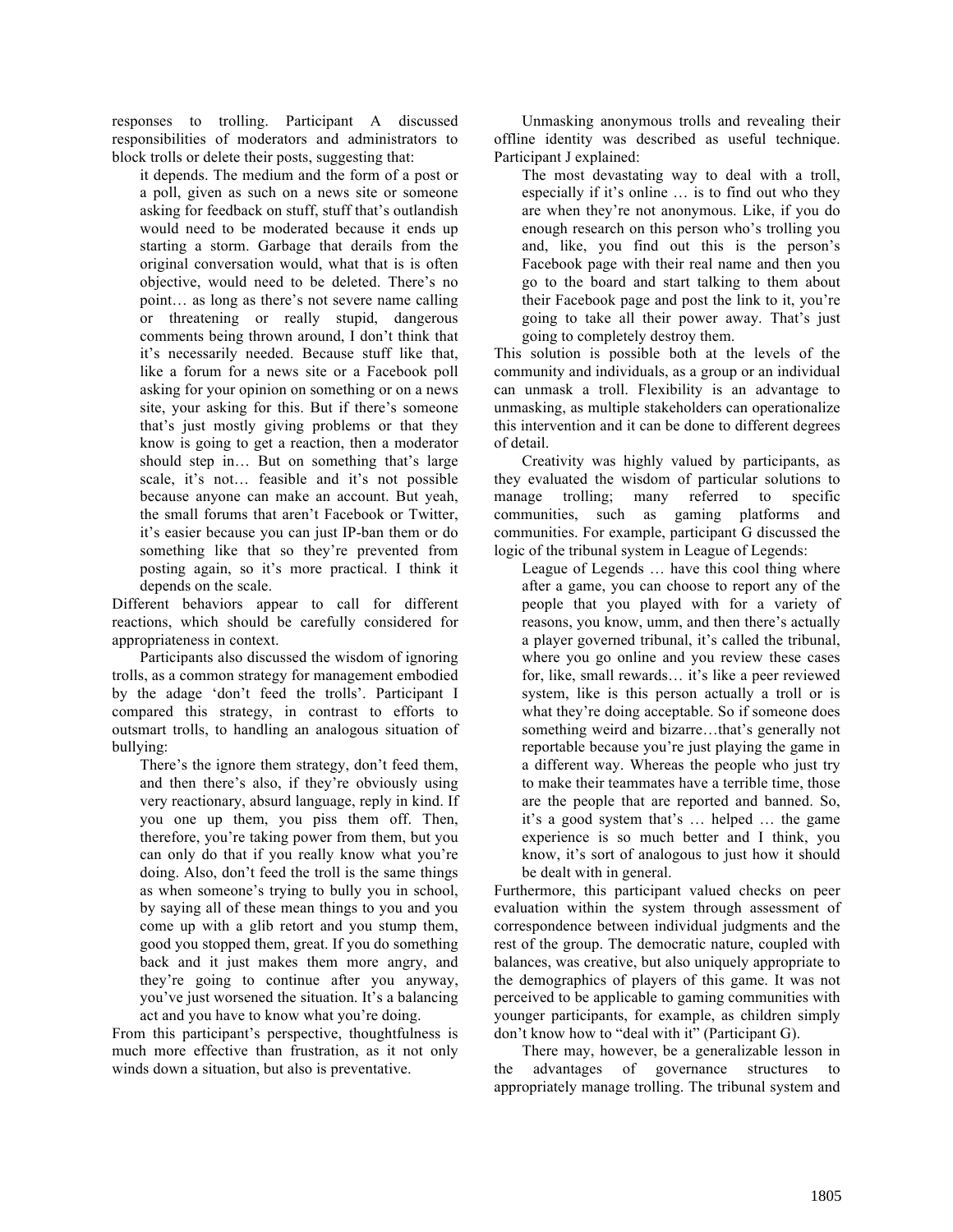mechanisms for evaluation of peer reviewers represent institutionalization to support fair and uniform judgment of individual cases. In this sense, there is again flexibility, but this type of intervention is different in that it can only be applied at the community or platform level, rather than at the individual level.

Appropriateness of reaction by context is important in evaluating and formulating responses. Reddit, for example, is perceived to employ a contextual logic of appropriateness in that not all trolls are treated equally. While there are sub-communities of trolls that are permitted to persist, trolls that disrupt other Reddit sub-communities are unacceptable and viewed as being dealt with adequately:

I think Reddit's a good example of, like, when the community can do something about it. You know, the people who are dedicated trolls, they're just basically removed, you know, and that's pretty nice.

Strict rules and bright lines are viewed to be inappropriate, overall, in dealing with trolls, given the nuance of individual acts.

In summary, participants specifically identified and evaluated the circumstances in which it is appropriate to block users, delete posts, ignore users, reveal a user's true identity, employ peer evaluation through tribunal systems, or impose a governance system in response to instances of trolling. These strategies, while not an exhaustive list of possibilities, provide diverse intervention possibilities and are suitable for dealing with deviant online trolling in different contexts. While additional solutions commonly used may be valuable, the strategies discussed by participants received some level of social validation.

#### **4.2 Ethical concerns associated with managing trolling**

Participants explicitly considered ethical issues surrounding trolling and its management. These issues involve trolling behaviors violating ethical standards as institutionalized through honor codes or policies, as well as ethical dilemmas in responding to trolling while avoiding censorship and respecting first amendment rights.

For example, unethical trolling behaviors were discussed by Participants D and E, considering a case of trolling in an online class that explicitly contradicted the student honor code; the student-troll was penalized by reductions in grades. As participant E explained:

What I though was funny in my [xxx] online lecture, there was I don't know like 150 students, and there would still be people with their names,

their usernames, and the Professor can see you, who still post just like the most ridiculous responses… Even with the fact that they would get like taken off their grade, they would still do it.

Participant D noted that distractors and trolls went so far beyond boundaries of acceptability as to advertise drugs for sale, within the comments. In this sense, ethical honor codes and terms of service, as institutions designed to manage behaviors, are perceived to be ineffective deterrents for online deviance. This specific example also illustrates that legal boundaries do not always deter deviant behaviors.

Participants also recognized tensions between issues of feasibility of managing trolling and ethics with respect to who would be responsible for dealing with online deviance. In response to questions about management of satirical Amazon reviews, participant H was particularly concerned with identification of trolls; "the thing is, is that how can Amazon discern whether he's actually being, you know," a troll. They elaborated on the difficulty of managing trolling behaviors, particularly when containing satirical elements:

it's just not time or cost efficient to try to go through every one of these to try and pick out… Because this is obviously somebody who's just very well written, there's no profanity, so it's obviously like… it's not unprofessionally written, it's just… I could see that maybe Amazon should have a responsibility over something like this, but at the same time, it's also like an ideological statement and an honest review of a book... even if Amazon was responsible for purging things like this, what, what they actually can do really… realistically, … I just don't know how efficient that would be or how even, so…

Greater concerns are raised about protecting individual rights and not punishing people based on the perceptions or misinterpretations of others.

In particular, first amendment rights, including the freedom of speech, were cited as justification for why censorship of troll's comments would be unethical and impermissible, even when trolls push boundaries and violate expectations. Participant F explained why they felt platforms ought not to scrub evidence of trolling from their pages:

I mean it's kinda like first rights… I mean obviously I think he's trolling, but at the same time, like he can say whatever he wants to…

While there may be ways to discourage or identify trolling, such as by flagging it, and some instances of trolling may be undesirable, censoring suspected-trolls is not perceived to be acceptable.

Ethical concerns pertaining to trolling and its management, as raised by participants, can thus be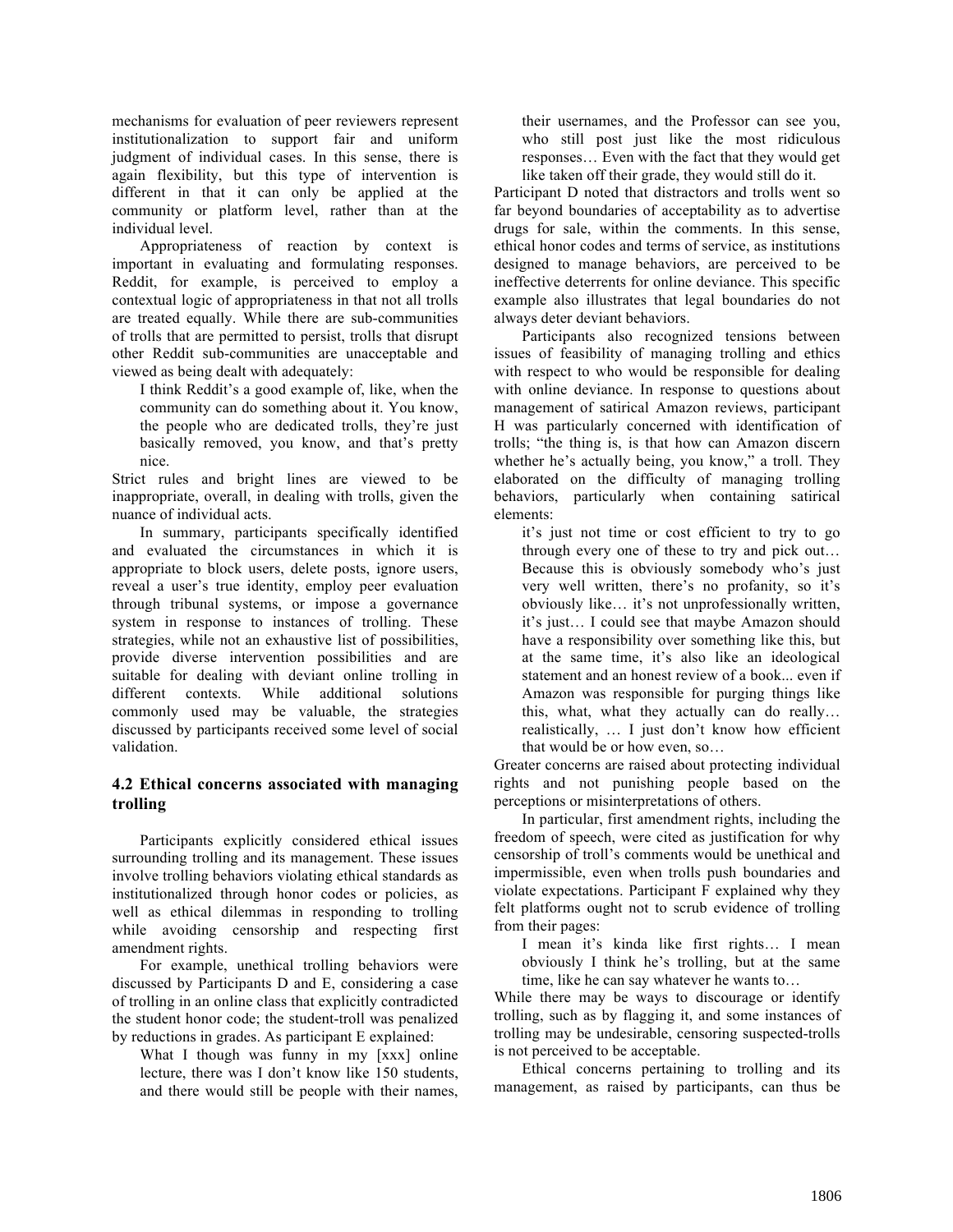summarized as relating to censorship and freedom of speech rights, as well as balancing these rights with feasibility and the effectiveness of formalized ethical standards.

#### **4.3 Complexity of managing ideological trolling**

One of the seven cases, exemplifying social and politically motivated trolling, generated particularly interesting results. The case involves pseudo-sincere and satirical Facebook posts in response to Texas Governor Rick Perry's controversial statements on women's reproductive rights. Trolls targeted Rick Perry for President page on Facebook en masse following a 2012 speech regarding a restrictive abortion bill, which was overwhelmingly opposed by both the public in Texas and physicians. In the speech Governor Perry insinuated that elected representatives better understood how to protect women's health than their opposition. Trolls comments reflected clear social and ideological motivations, mockingly sought health advice, often regarding sensitive and graphic reproductive issues, from Governor Perry. Examples of posts are presented in Figure 1. The specific case presents an interesting example; given the visibility of the campaign it has inspired subsequent coordinated responses through social media to unpopular political developments, such as the 2016 Periods for Pence campaign [e.g. 45]. Comparison of responses to this case, versus the others, not only highlights contextual specificity of appropriate responses, but also shows the complexity of managing trolling that is perceived to be socially acceptable.

Participants agreed that not all trolls alike and therefore not all trolling behaviors should be treated the same. In particular, participants expressed opinions about trolls with whom the public can sympathize and even empathize. Ideological trolls are relatable as they are expressing opinions that are motivated by social and ideological or political factors. Given the protected status of ideological and political speech and the complexity of social and political problems in society, ideological trolling is more complex, particularly from an ethical perspective, than other forms of trolling. Participants overwhelming agreed that some forms of trolling, including as represented in this scenario, are desirable and should not be discouraged. This was the case whether or not the participant agreed with the ideological opinions of Governor Perry or the trolls.

Figure 1. Trolling Governor Rick Perry's Facebook Page



Hi rick, my husband and I are trying to get pregnant, can you give me<br>some pointers? Since you're making decisions for uteruses everywhere, I thought I'd just check in with you. Like · Comment · 30 minutes ago · @ <sup>1</sup> 15 people like this. Write a comment. As a result, recommendations in this case emphasized appeasing the trolls. Management strategies were turned toward managing the fall-out instead of trolling itself. Participants generally perceived the comments made by trolls to be more socially acceptable than the comments Governor Perry made and which precipitated the trolling event. Specifically, participant I made recommendations for

Governor Perry to apologize, arguing for the following

best course of action: In this case, for him, that would be like a public statement because he's a public figure and to reply to these from the Facebook page in the normal way would just prolong the incident. So a public statement saying, "look, I'm sorry, I didn't mean to make it sound like I have any real authority to this degree. I understand. I have been told by people I trust in this field that I was wrong. I am sorry." For a public figure, you have to deal with that; you cannot reply to this one on one, it just makes you out to be more of an ass than you really need to make yourself out to be.

In this case, the implication of such a response would be to discourage continued trolling, however no burden or penalty was considered for the trolls.

There were, however, participants who also would have advised mitigating fallout by redirecting attention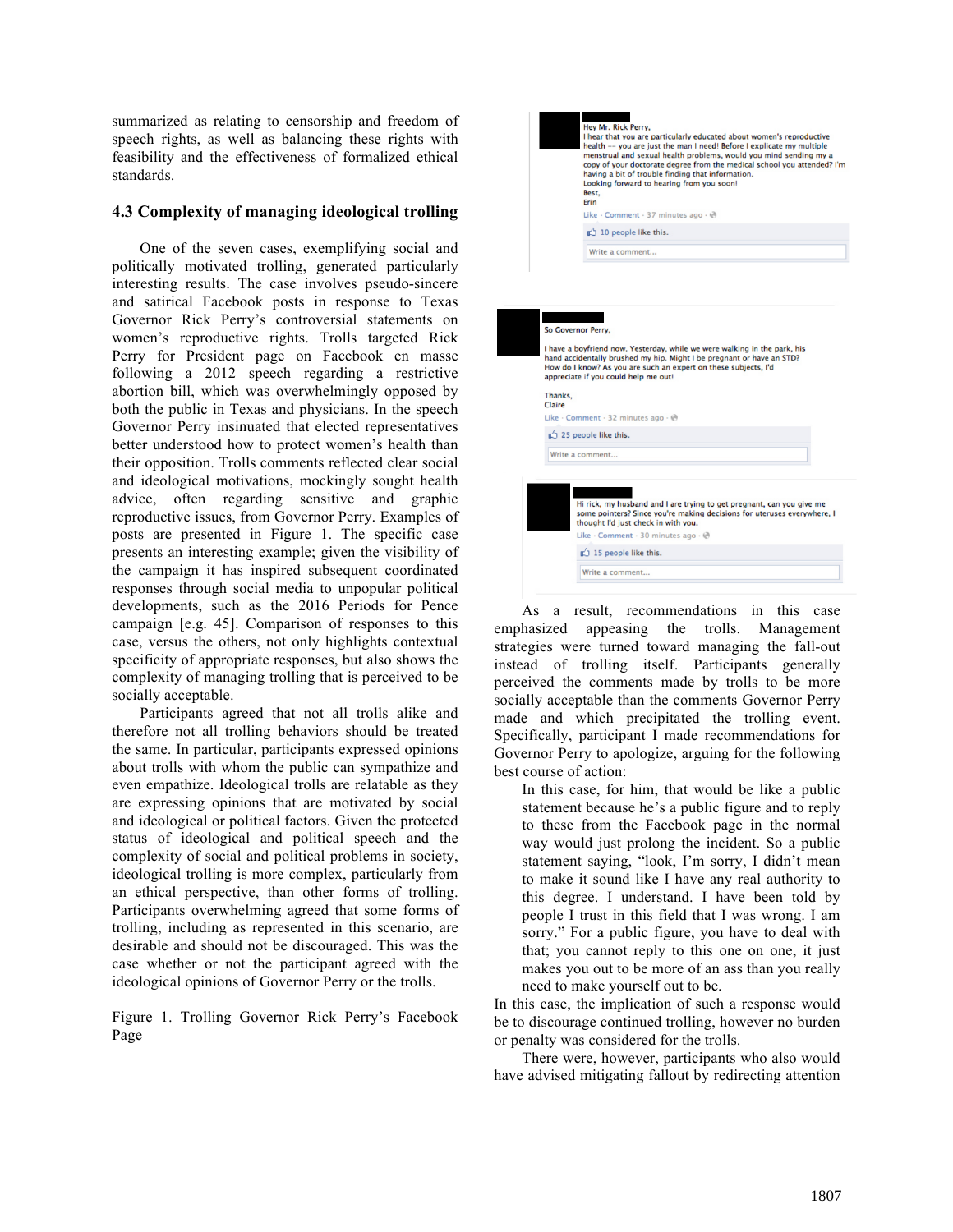away from the trolls. This reflected an effort to allow the Governor to save face. Participant H advised:

I would, I mean, if I were Rick Perry I'd, or the administrator of the page, I'd try and delete all of these and maybe put out a status, you know, or something that would say like, I understand that you're concerned… try and do damage control sort of things because I mean something like this where it's a concerted effort, it's a little bit harder than just like one individual acting like a troll. So… yeah, for that I think he would have to be more proactive in trying to manage his page and ensure that he's putting out a positive message rather than fueling people mocking him.

While this advice was based on some level of sympathy for the target of the trolls, rather than the trolls themselves, it did not reflect any impulse to impose sanctions on the trolls. The burden was again placed squarely on the shoulders of the target, rather than the troll.

The overwhelming perception was that by Governor Perry's statements, he had brought the trolling event upon himself and it was deserved, rather than something to be prevented. Among participants, there was a sense that specific legitimate ideological motivations and objectives, as in this case, ought not to be punished. It is important to note, however, that this case pits the liberal, feminist ideologies of trolls against the conservative, misogynistic ideology reflected in the Governor's comments. It is possible that student perceptions, as expressed by the study participants, may have varied given different ideological distributions. It is also possible that other populations would have different opinions about the desirability of this behavior. Scholars found that people more often react negatively to polarizing comments they disagree with and conservatives react more negatively than liberals [27]. Still, our study involved both liberal and conservative participants. Furthermore, it is possible that another political issue, rather than the question on gender and sexuality [46], may have led to different perceptions.

# **5. Discussion**

Appropriate responses are perceived to vary by context and behavior. Not only did participants identify distinctly different management strategies as being suitable for different platforms, but also for different populations, communities, and types of trolls. Specifically, the many levels of 'platforms' [47, 48], in addition to other nuances of individual interactions, generate similarities and differences between acts of trolling. In addition to technical and institutional

similarities at high levels of platform, which similarly enable trolling, visibility of individual cases, as in a mass-trolling event, versus specificity of small subcommunities differentiate.

Furthermore, in the context of political trolling, participants viewed common strategies for management as flawed and favored unique and thoughtful interventions over either systematic rules or conventional wisdom. Perceptions of why someone is trolling matter when judging appropriateness of responses. Appropriateness is judged based on situational constraints [e.g. 49] in any social interaction, as well as in trolling and reactions to trolling. Ethics also come into play with respect to formation of perceptions of appropriateness and the development of institutions designed to enforce or encourage appropriate behaviors.

Dealing with socially or politically motivated instances of trolling raises concerns with respect to differences in perceived appropriateness and ethical concerns in regards to the behaviors and to the responses. Participants' concerns about balancing freedom of speech, particularly given that political speech is a protected class of speech, with normative efforts to prevent and punish trolling is significant. Even though there was consensus among our study participants that it was appropriate to communicate political opinions through trolling, others may disagree, as partisan divides in perceived appropriateness of impolite expression of ideologically extreme opinions exist [25].

Instances of trolling that are perceived by some to be desirable are complex and context dependent interventions are needed. However, it is difficult to appropriately construct individual responses or systems to structure responses, given the range of political motives that cause disagreement about appropriateness and ethical standards. While participants in this study empathized with particular trolls and their ideology, countless other studies establish context dependent responses from the perspectives of stakeholders, such as administrators, with no sympathy for trolls[e.g. 4], regardless of their motives or ideology. In this sense, the roles stakeholders play delineate between perceptions. Social role and experience in specific online communities contribute to perceptions of online trolling and appropriateness of responses [12].

The tensions demonstrated here, between recommendations, actual interventions, and the perceptions, reflect two social informatics themes associated with differences in role and experience: resistance to change and enforcement of the status quo. Drawing on social informatics literature [e.g. 50, 51], which provides an interdisciplinary perspective on interactions between people and ICTs in different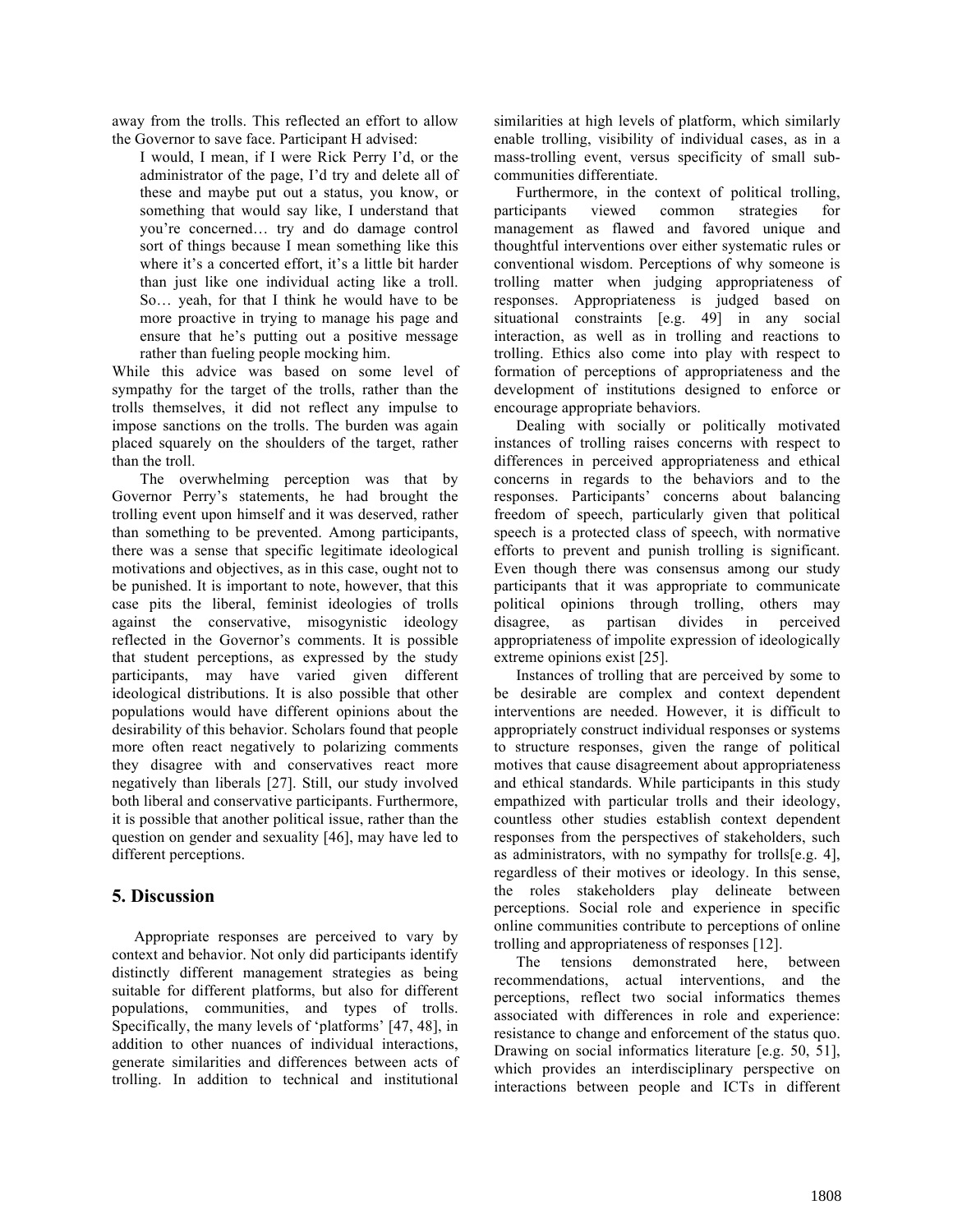contexts, there is evidence that technology and institutionalization around technology are often used to support existing norms and power distributions. The case of trolling Rick Perry's Facebook page is an example of the contentious nature of management of trolling and illustrates why not all interventions will be uniformly perceived as appropriate. Tension between existing norms and power distribution and effort for change clashes; online trolling pushes the boundaries of context dependent appropriateness for behaviors. This may explain why college students may approve of the case of mass trolling of Governor Rick Perry, yet administrators and certainly the governor would seek to prevent or punish these types of trolling activities.

At times, participant perceptions and recommendations supported published arguments, in particular when dealing with deviant trolling, while refuting others, specifically when dealing with political trolling. There is support for the appropriateness of unmasking troll's identity as a suitable deterrent or punishment for deviant behavior, as suggested by Suler and Phillips [36]. There is also support for more variation in responses, as has been suggested within the literature [5; 54] and popular press [e.g. 52; 53]. Additional creative recommendations were not mentioned by participants, including: creative censorship techniques, such as hell-banning or shadowbanning; employing humor to disarm them; developing barriers to social participation; tracking trolls; flagging systems; and automated interventions [5, 47, 53, 54]. It is important to further evaluate these strategies, given that they conform to participants' expressed standards for management in particular cases, yet may be inappropriate in others.

However, participant recommendations also refute claims that trolls are simply attention seeking and refusing to feed them will be effective, unlike the common narrative within the literature [e.g. 9, 55, 56]. Results also reject the idea that it is desirable to prevent all trolling, as is often assumed [e.g. 57]. Thus, it is not appropriate to treat all trolling as deviant and to uniformly punish or discourage trolling; ideological trolling adds normative, positive, and useful diversity that can push open public political discourse forward.

Management of online trolling should be context sensitive and include appropriate solutions for different platforms or communities, as well as for distinct behaviors and motivations.

### **6. Conclusions**

Common perception of trolling, as deviant behavior, lead to simplistic solutions to manage these deviant behaviors. Our research examines trolling in a much

broader sense, including political and ideological trolls, and thus proposes that multifaceted solutions are appropriate. Deviance has been strongly associated with trolling by the media and published works on trolling and their management. The boundaries between deviant and non-deviant are permeable as norms of behavior differ across communities. Moreover, perceptions of deviant behavior vary by context, personal experience, values, and roles. Thus, a one size fits all management solution is not effective.

This paper illustrates how appropriate interventions to manage trolling are context dependent. Participants viewed behaviors differently based on context, role, and experience, as well as the motivations and content. Cases in which ideological issues came into play, as well as cases in which issues of expression were involved, were perceived as more complex and nondeviant. Emphasis was placed, in these instances, on the need to protect individual rights to troll, as opposed of the rights of the community not to be trolled. Sentiments underlying these concerns ranged from reluctance to censor to actual onus placed on those who triggered the trolling event, rather than the troll.

Flexibility in responses to trolling is thus necessary for positive public perceptions of management. Not only should different platforms and communities have different strategies, based on expectations and institutions [5], but also individual behaviors, motivations, and interactions should be accounted for. This is particularly important when complex social and political issues are involved, rather than trolling out of boredom or for purposes of humor. Recommendations for managing online trolling range from blocking trolls or ignoring them, when the behavior was perceived as deviant, to facilitating and supporting them, when the behavior was perceived as ideologically driven.

Conclusions about the prevalence of these opinions or relative consensus about appropriateness of solutions in particular cases is unwarranted, given the limitations associated with small sample sizes. Future research should seek to test the effectiveness of particular strategies in particular contexts. For improved management of trolling behaviors scholar should identify types of trolls and motivations, so as to differentiate between circumstances in which interventions, both social and technical, are warranted.

# **7. References**

[1] S. Herring, K. Job-Sluder, R. Scheckler, and S. Barab. "Searching for safety online: Managing" trolling" in a feminist forum." The Information Society, 18(5), 2002, pp.371-384.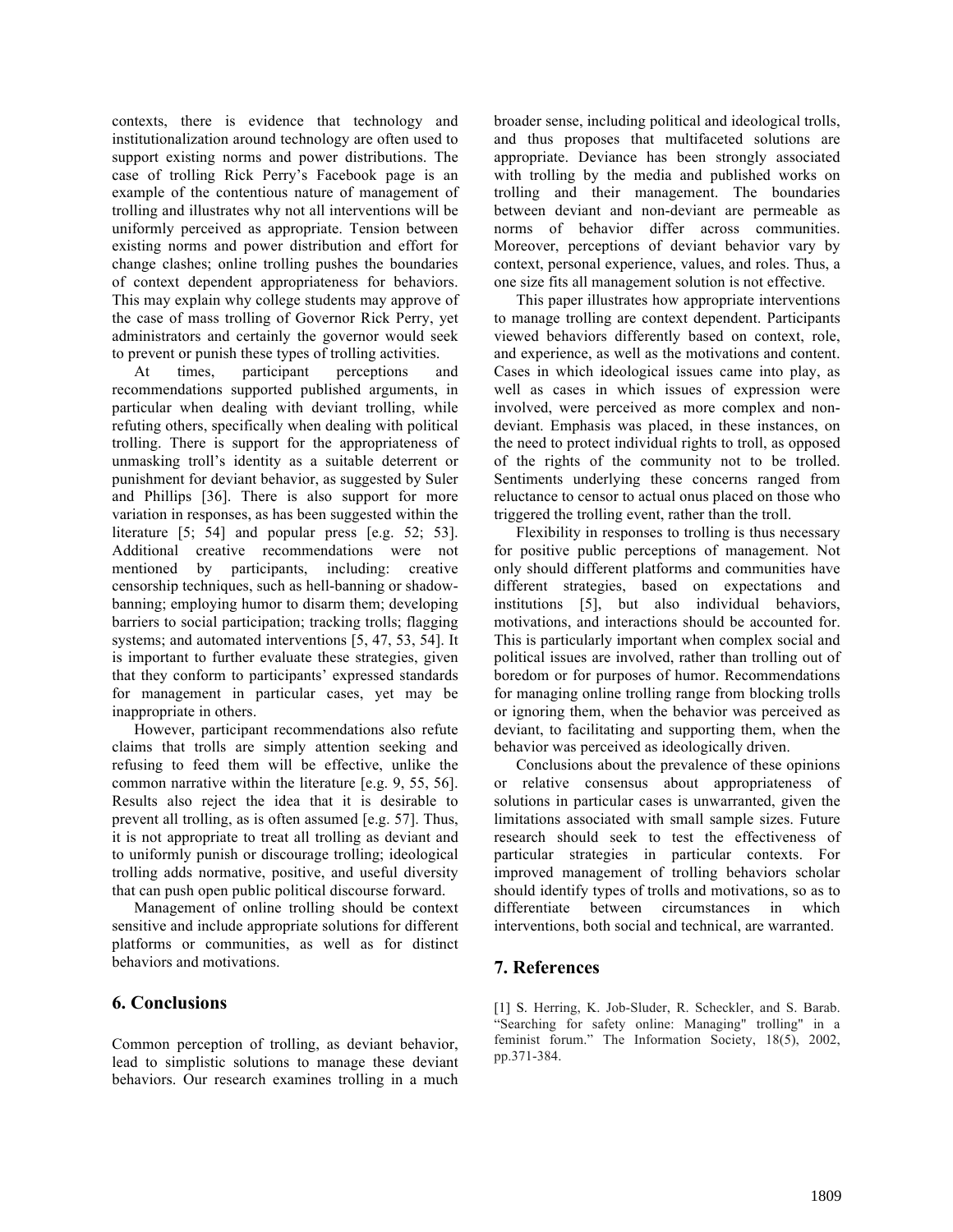[2] F. Shaw. "FCJ-157 Still 'Searching for Safety Online': collective strategies and discursive resistance to trolling and harassment in a feminist network." The Fibreculture Journal, (22: Trolls and The Negative Space of the Internet), 2013.

[3] S. Nicol. " Cyber-bullying and trolling." Youth Studies Australia, 31(4), 2013.

[4] P. Shachaf, and N. Hara. "Beyond vandalism: Wikipedia trolls." Journal Of Information Science, 36(3), 2010, pp.357- 370.

[5] P. Fichman, and M. R. Sanfilippo. Online Trolling and Its Perpetrators: Under the Cyberbridge. Rowman and Littlefield Publishers, 2016.

[6] Alien Entity. "Troll [Def. 1]." In Urban Dictionary, 2002. Retrieved from the state of the state of the state of the state of the state of the state of the state of the state of the state of the state of the state of the state of the state of the state of the state of the state of

http://www.urbandictionary.com/define.php?term=troll

[7] J. S. Donath. Chapter 2: Identity and deception in the virtual community. In, Communities in Cyberspace, 2002, p. 27.

[8] J. Wilson, G. Fuller, and C. McCrea. "Troll theory?" The Fibreculture Journal, (22: Trolls and The Negative Space of the Internet), 2013.

[9] A. Binns. "Don't feed the trolls!." Journalism Practice, 6(4), 2012, pp.547-562.

[10] E. E. Buckels, P. D. Trapnell, and D. L. Paulhus. "Trolls" just want to have fun." Personality and Individual Differences, 2014.

[11] C. Hardaker. "Trolling in asynchronous computermediated communication: From user discussions to academic definitions." Journal Of Politeness Research-Language Behaviour Culture, 6(2), 2010, pp.215-242.

[12] M. R. Sanfilippo, S. Yang, and P. Fichman. "Public Perceptions of Trolls." (in preparation).

[13] S. C. Herring, S. Barab, R. Kling, and J. Gray. "An approach to researching online behavior." Designing for virtual communities in the service of learning, 338, 2004.

[14] J. Gebauer, J. Füller, and R. Pezzei. "The dark and the bright side of co-creation: Triggers of member behavior in online innovation communities." Journal of Business Research, 66(9), 2013, pp.1516-1527.

[15] J. Bishop. "Trolling for the Lulz?." Transforming Politics and Policy in the Digital Age, 2014, pp.155.

[16] P. Fichman, and M. R. Sanfilippo. "The Bad Boys and Girls of Cyberspace: How Gender and Context Impact Perception of and Reaction to Trolling." Social Science Computer Review, 33(2), 2015.

[17] B. Danet. "Flaming and linguistic impoliteness." In: Herring, S. C., Stein, D. and Virtanen, T., Eds. (2013).<br>Handbook of pragmatics of computer-mediated Handbook of pragmatics of communication. Berlin: Mouton. 2013.

[18] T. Karppi. "Change name to No One. Like people's status' Facebook Trolling and Managing Online Personas. The Fibreculture Journal, (22: Trolls and The Negative Space of the Internet), 2013.

[19] T. Jordan, and P. Taylor. "A sociology of hackers." Sociological Review, 46(4), 1998, pp.757-780.

[20] J. W. Kelly, D. Fisher, and M. Smith. "Friends, foes, and fringe: norms and structure in political discussion networks." In Proceedings of the 2006 international conference on Digital government research (dg.o '06). Digital Government Society of North America, 2006, pp.412-417.

[21] S. Downing. "Attitudinal and behavioral pathways of deviance in online gaming." Deviant Behavior, 30(3), 2009 pp.293-320.

[22] W. Phillips. "LOLing at tragedy: Facebook trolls, memorial pages and resistance to grief online." First Monday, 16(12), 2011.

[23] W. Phillips. This is why we can't have nice things: Mapping the relationship between online trolling and mainstream culture. Cambridge, MA: The MIT Press, 2015.

[24] S. Krappitz. Troll culture. Dissertation. 2012.

[25] M. T. Whitty. "The realness of cybercheating: Men's and women's representations of unfaithful internet relationships." Social Science Computer Review, 23(1), 2005, pp.57-67.

[26] B. Kirman, C. Lineham, and S. Lawson. "Exploring mischief and mayhem in social computing or: how we learned to stop worrying and love the trolls." In Proceedings of the 2012 ACM annual conference extended abstracts on Human Factors in Computing Systems Extended Abstracts (CHI EA '12). 2012.

[27] E. Suhay. "The polarizing effect of incivility in the political blog commentsphere." American Political Science Association 2013 Annual Meeting Paper, 2013.

[28] T. Casti. "John Oliver's army of Internet trolls broke a government website." The Huffington Post, June 3, 2014. http://www.huffingtonpost.com/2014/06/03/john-oliverbroke-the-fcc-

website\_n\_5439694.html?utm\_hp\_ref=comedyandir=Comed y

[29] N. Sonnad. "An army of Chinese trolls has jumped the Great Firewall to attack Taiwanese independence on Facebook." Quartz. 2016. Retrieved from http://qz.com/598812/an-army-of-chinese-trolls-has-jumped